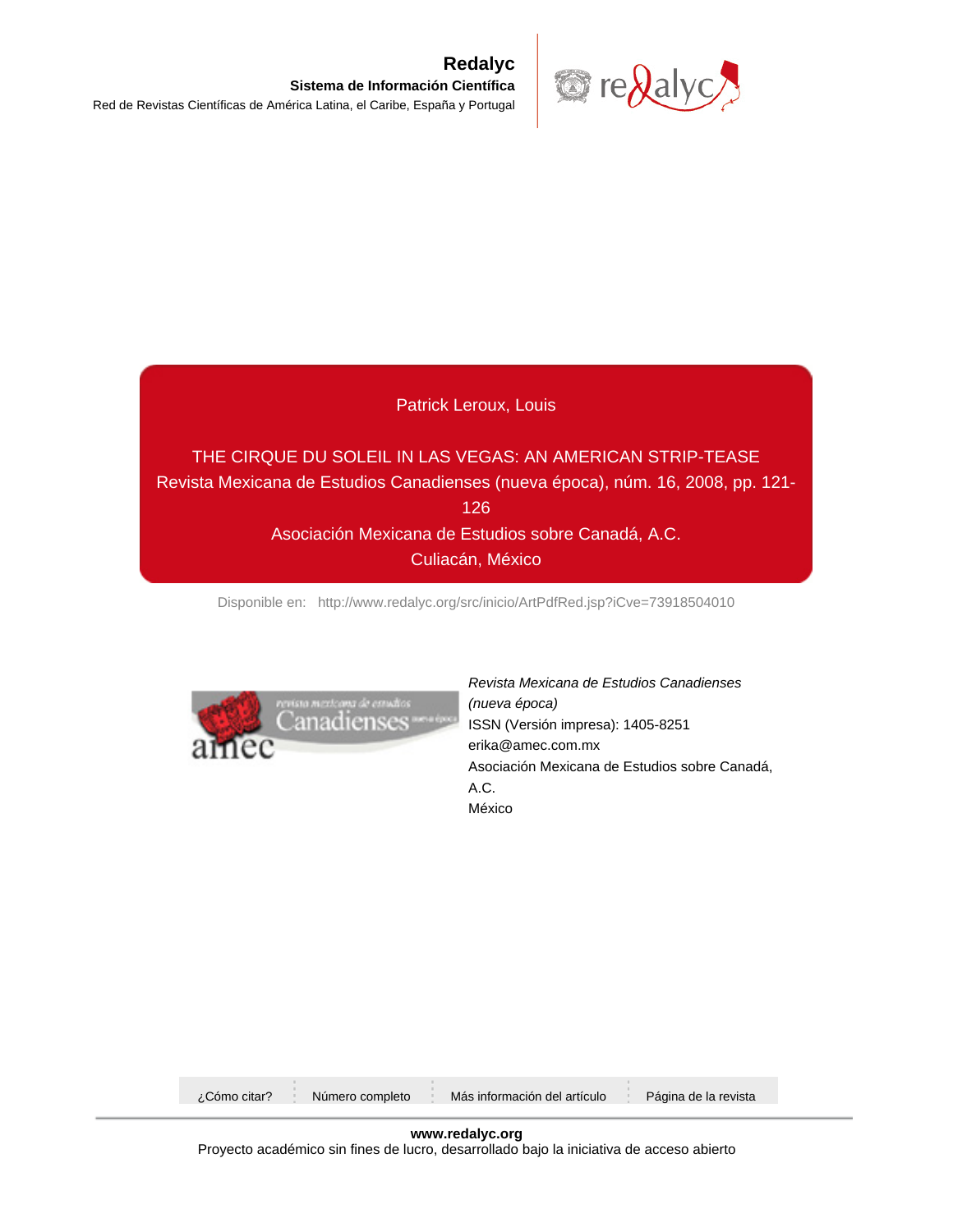# The Cirque du Soleil in Las Vegas: An American Strip-Tease<sup>1</sup>

## Louis Patrick Leroux

The idea of a Québec-based entertainment corporation specialized in spectacular extravaganzas taking the city of kitsch by storm is already an extraordinary one in itself. That it would do so five times and maintain a buzz he idea of a Québec-based entertainment corporation specialized in spectacular extravaganzas taking the city of kitsch by storm is already an  $\mathsf{\mathsf{L}}$  extraordinary one in itself. That it would do so five times and maintain art-driven directors René-Richard Cyr, Dominique Champagne, Robert Lepage, Serge Denoncourt and various designers, artisans, and actors from Québec's "legitimate" theatre scene is quite simply unfathomable.

The Cirque built its reputation on a dreamspace, an "imagi-nation," as Jennifer Harvie and Erin Hurley put it, $^2$  where one can transcend traditional national parameters, where sexless bodies contort before us and artists from across the world unite to tell the non-verbal tale of infinite human potential. This "imagination" is one where the Cirque can embody its own ideological topography– this nation is, of course, both creative and corporate.

For decades, the Cirque's aesthetic, especially with Franco Dragone directing its shows,<sup>3</sup> was one of scenic poetry extolling all things ethereal, clean, and delicate, as Nathalie Petrowski put it in her column in La Presse. She added, slyly, that "by banning animals from its circus top, the Cirque du Soleil also banished animal instinct with all of its brutal, dark, and fleshy implications" (2003: C5). And yet, after having been an essential partner in Steve Wynn's Walt-Disneyfication of Vegas, the Cirque has worked very hard to break its squeaky clean image with more recent shows like Zumanity and the forthcoming Criss Angel show at Luxor. With Zumanity, the Cirque strayed away from traditional circus and put forth the smell of polymorphous sexual humans: brutal, somber, flesh-driven and fetishistic images.

Zumanity is the Cirque's third show to take on Vegas. It originally was intended to renew, if not radicalize, the Cirque du Soleil's "family entertainment" image, by creating a resolutely adult erotic cabaret.

Interestingly, their first two shows, Mystère and the improbably aquaticthemed show O, widely contributed to giving a new family-friendly sheen to Las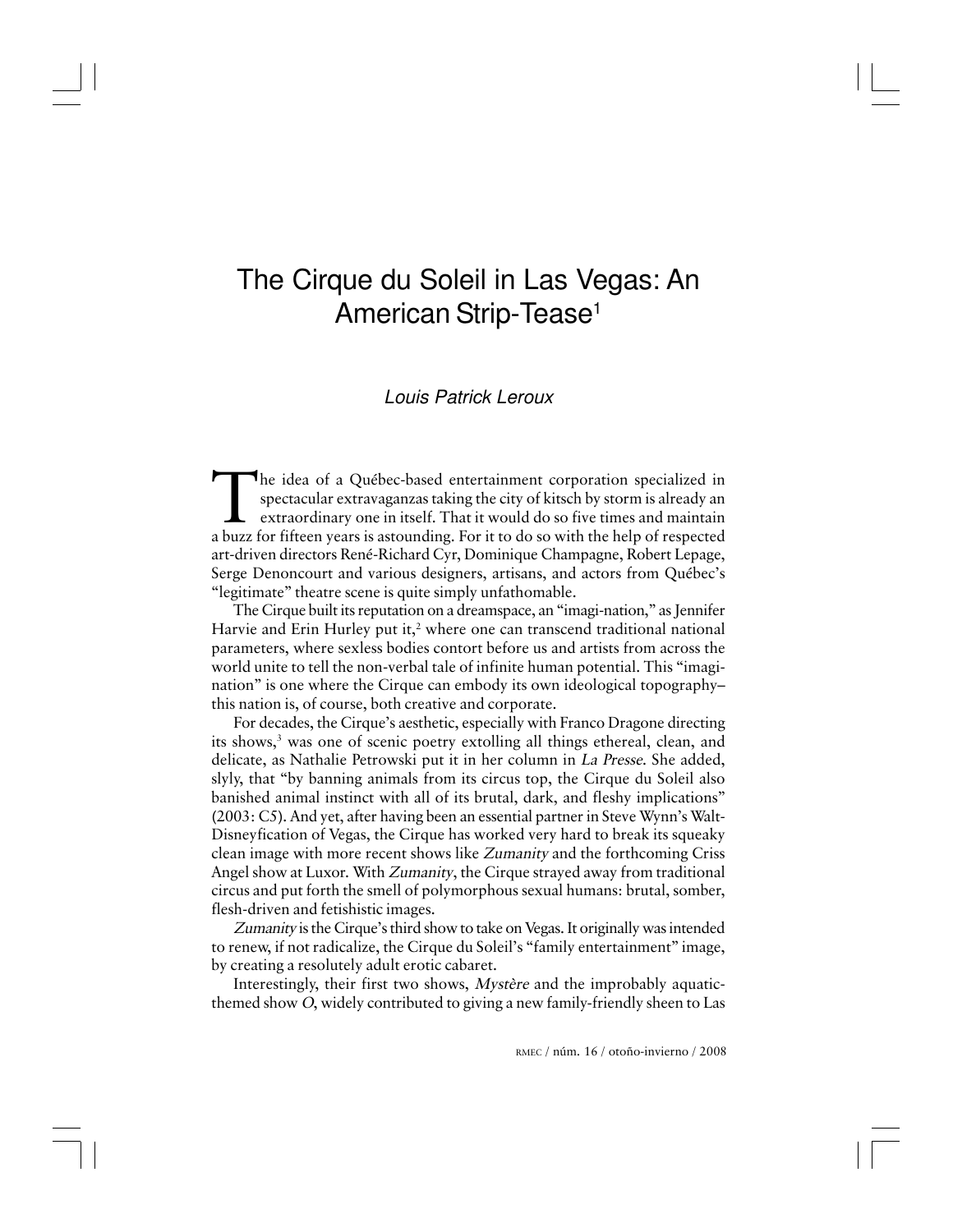#### Dossier

Vegas with their artistically-driven, yet accessible, spectacles. Ten years after arriving in Vegas with their first show, 4 the Cirque du Soleil needed to prove that it could play big and that it was wiling to take business and artistic risks alike.<sup>5</sup>

#### Americanization of the Cirque and its newfound fascination with narrative

The Cirque's gaudiness and excesses might point to an Americanization of its shows, yet one can't help but notice the gradual imposition of a narrativebased, indeed almost a literary, sensibility in the Vegas productions. One can discern an interest in narrative devices (action and plot) as well as the gradual integration of speech in the Cirque's otherwise non-linguistic tradition.<sup>6</sup> We're still quite far from circus-theater or even extensive playwriting being applied to the circus, but one does sense a growing concern and, indeed, a desire in the Cirque artists to build a story which goes beyond the Cirque's own proverbial and well-worn "collective transformation" trope. The fact that the Cirque has been integrating theatre-folk such as Dominique Champagne, René-Richard Cyr, Robert Lepage, and Serge Denoncourt probably has something to do with the progressive move from its funfair ("théâtre forain") and circus origins to its current theatre-driven spectacles which weave circassian acts into a basic, sustained, narrative.

The arrival of theatre artists at the helm of the Cirque's most recent shows coincided with Franco Dragone's departure. While Dragone was a theatre director as well, his experience with European "artistic" circuses and his own experiences in collective theatre, forever marked the baroque, and sometimes rococo, aesthetic of the Cirque du Soleil. Dragone's shoes were very large to fill and the Cirque opened up to as many directors as there were shows in development, each director bringing his own artistic baggage while sharing the same Québec cultural origins: part American, part European. The opening of the Cirque to so many directors was enabled by its exponential and hyperactive growth in Las Vegas' surreal and excessive entertainment market – an ever-expanding entertainment market defying the usual commercial laws of supply and demand. It seems as though the more the Cirque supplies, the more demand there is. This unexpected elasticity has allowed for many artists to join the Cirque's ranks and to develop projects they would have never even dreamed of elsewhere.

The boundless possibilities of producing greater and greater Vegas extravaganzas (Steve Wynn reportedly said that there were no limits to how much money they could spend developing O. Also, KA is reported to be the most expensive theatrical production anywhere in the world, estimated at \$200 million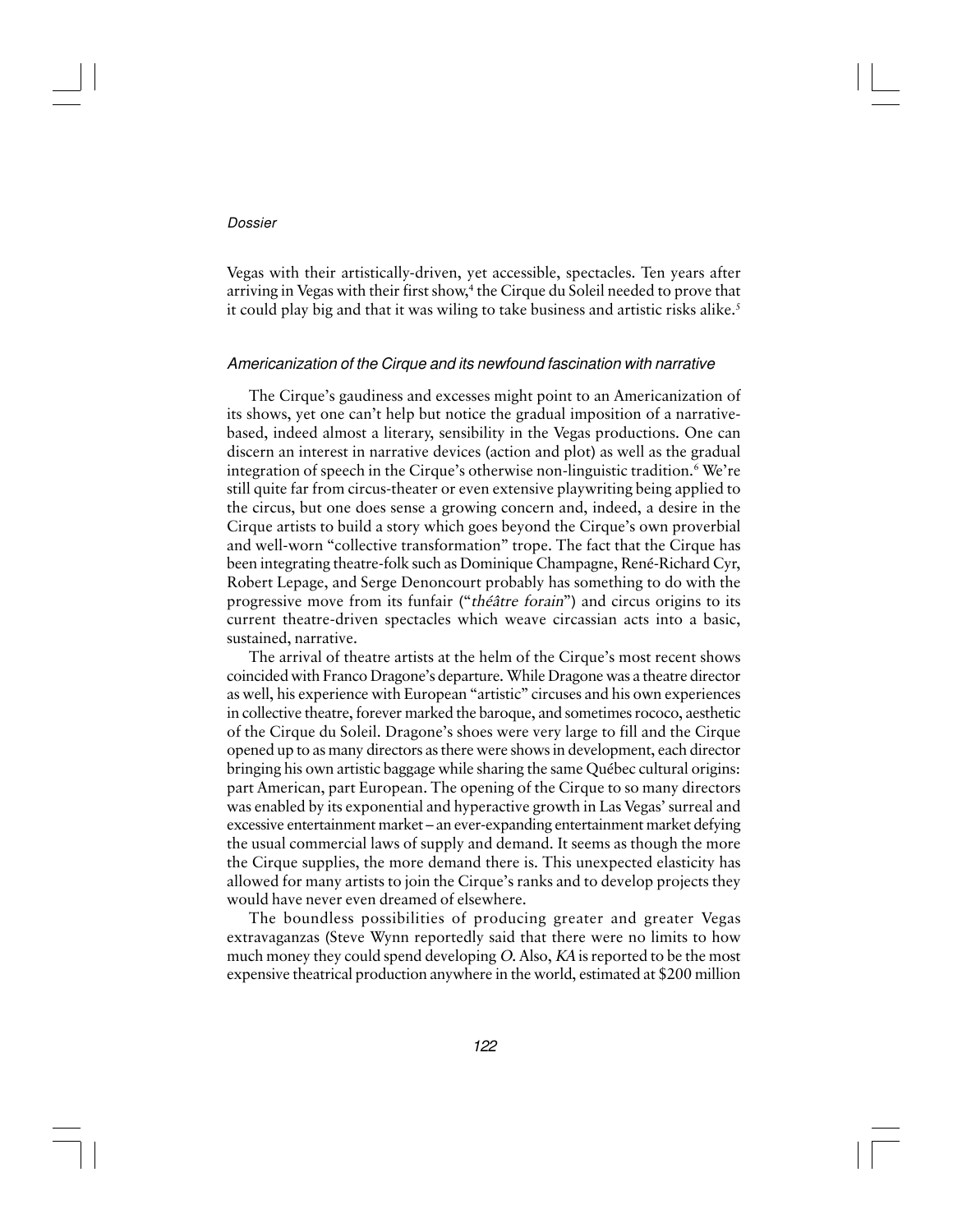in production costs) point to an inescapable movement towards bacchanalian spectacles of excess.

While the shows bear the Cirque du Soleil "brand" (clowns as curtain-raisers, acrobats, androgynous costumes and makeup, live musical soundscapes, oversized sets, and impressive number of performers), they all reference their originating art form. For instance, *Mystère* remains the synthesis of the early Dragone years at the Cirque; it highlights and emphasizes the very aesthetic and dazzling effects that would make the Cirque du Soleil's reputation. O, by resurrecting a longforgotten nineteenth century tradition of aquatic circus, renews the circus vocabulary and exploits and is quite simply, in my opinion, the pinnacle of the artistic, economic collaboration and sheer gutsy folly that defined the working relationship between Cirque du Soleil, Franco Dragone, and Steve Wynn collaboration. Zumanity, the Cirque's erotic cabaret, allows the corporation to show its audacious and "adult" side by integrating theatre artists referencing the German decadent cabaret. KA, directed by the ubiquitous and multi-talented Robert Lepage is many things at once: dramatic ballet for its argument, epic play for its plot, cinematic for its visuals and channeling of Asian films. Love, a joint venture with the fabled Beatles is the most easily accessible of all of their shows with its carnavalesque quality, pop dance sequences, and some of the most popular songs ever recorded.

Thus three tendencies are apparent in the Cirque's Vegas shows: a first, European-inspired pole, which includes Mystère and O, is aesthetically baroque and referentially metatheatrical. One feels the collective process, the pulse of the ensemble at work in these first shows. These shows are the result of a brainy and instinctive assimilation of counter-culture iconography from the seventies. The other pole is resolutely American with forthcoming shows on Elvis at City Center and another at the Luxor with Criss Angel, an edgy magician who is known for his A&E show Mindfreak and frequent forays into pop culture through television, inventive guerrilla phone marketing and the web.<sup>7</sup>

The passage from one pole to another is ensured by Zumanity and Love which are both European in reference (the cabaret and The Beatles) while succumbing to an American pop aesthetic and fetishization of individuality.

Interestingly, the Cirque du Soleil, a Québec cultural institution lauded by provincial governments of all political persuasions, is feeding this hyperactive producer of American content in the US After decades of shunning speech, the Cirque has finally admitted written text in its shows, most notably Zumanity. Who speaks? A transvestite "Mistress of Seduction" played by Joey Arias, plucked from New York's Bar d'O to entertain tourists in Nevada. The Cirque's first speaking part is American: he/she speaks in contrived sexual innuendo. This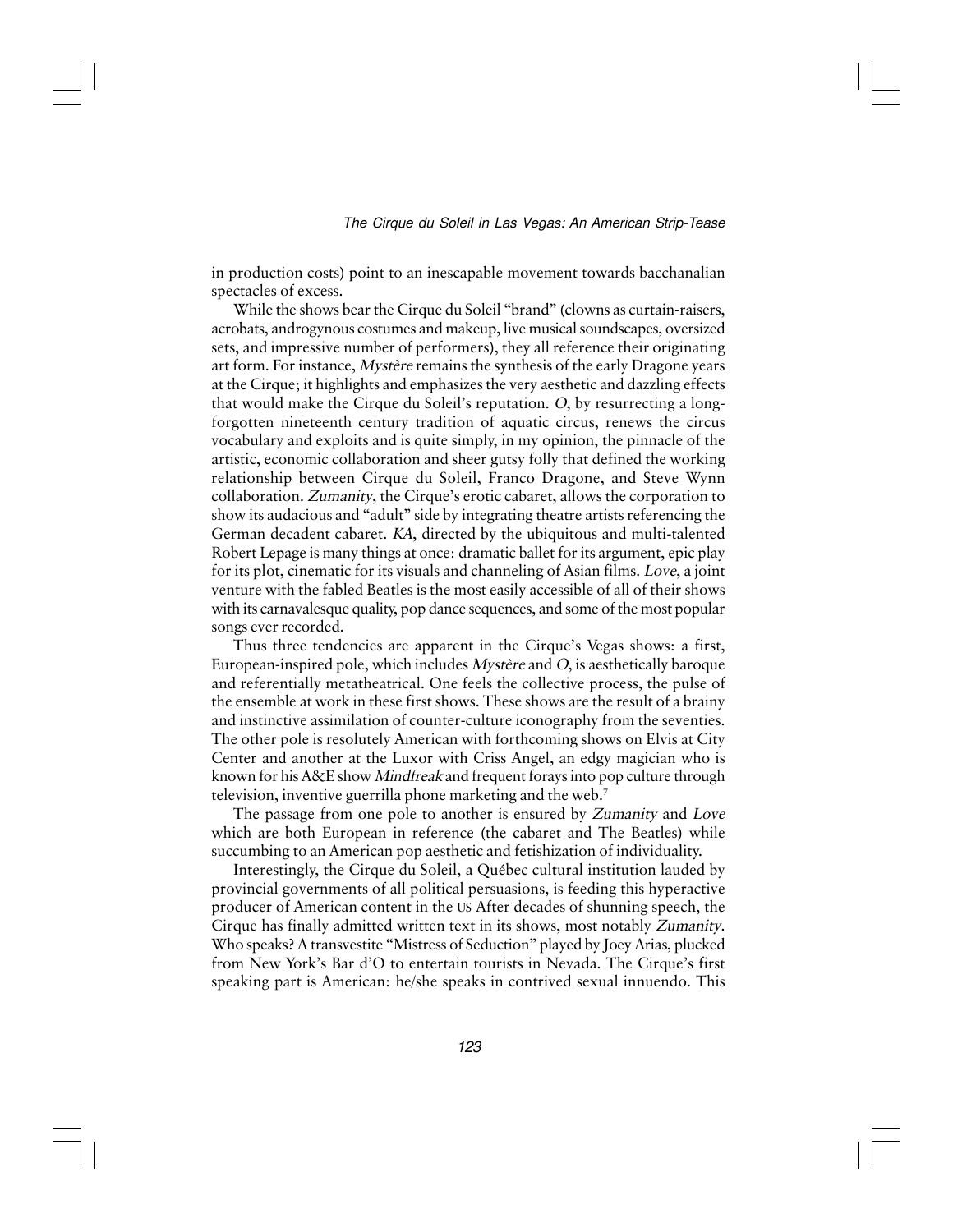#### Dossier

from the writer and director of Cité interdite and Cabarets neiges noires, two politically driven Québec plays. This from the then artistic director of Québec's only institutional theatre exclusively devoted to new Québec drama.

With Zumanity, the Cirque du Soleil has abandoned the pretense of producing "circus" and rather toys with a very American fantasy of the Thirties' German cabaret, not the intellectual, polemical variety, but the declining, bawdy, sexualized one. Interestingly, the set and back-drop are fuelled by the audience's presence and awkwardness before the spectacle of inhibited sexuality in the city of sin.

By calling upon theatre directors such as Dominique Champagne and René-Richard Cyr, the Cirque du Soleil has clearly established that it will, once again, deviate from strictly circus-centered projects. It is primarily interested in spectacle, risk-taking, and renewing its creative pool. Zumanity's discourse remains surprisingly metatheatrical (or is it metacircassian?) in the sense that the show reveals the Cirque's fundamental desire to bare its ambitions and attributes without shame.

The spectacle, promoted as "The sensual side" of the Cirque du Soleil, is billed as an examination of intimacy: sexual intimacy, revealing and embracing everyone's desires, perversions, and preferences. In reality, it is the Cirque's own strip-tease we are attending, not that of a performer, not even that of a group, but rather a cultural corporation which ultimately exhibits its deepest desires: that of being fundamentally American–to be seen by and with those who count for something, the popular crowd, the edgy crowd. The Cirque's seeking and bowing to peer-pressure is curiously transformed into an audacious act, both commercially and artistically. The audacity – the gall – of the Cirque is to dream the American Dream without irony and to actually achieve it while remaining fundamentally Québécois in its ambitions, cultural and territorial ties, and in its quiet but constant promotion of Québécois artists in the US The Cirque has outdone the Americans in their dreams and accomplishments. It has become an intrinsic part of the American cultural landscape by becoming more American, more spectacular, more significant than the traditional purveyors of circus. One shouldn't be surprised by the forthcoming production with Criss Angel and the following one referencing Elvis. They fit in perfectly in the symbiotic tango between the Cirque and American culture in the same way Céline Dion sang a duet at Caesars' Palace with images of the late Frank Sinatra basking in her presence from beyond. What is more American than to be from elsewhere and to make it big in America in spite of one's origins through a combination of ambition, talent, and audacity?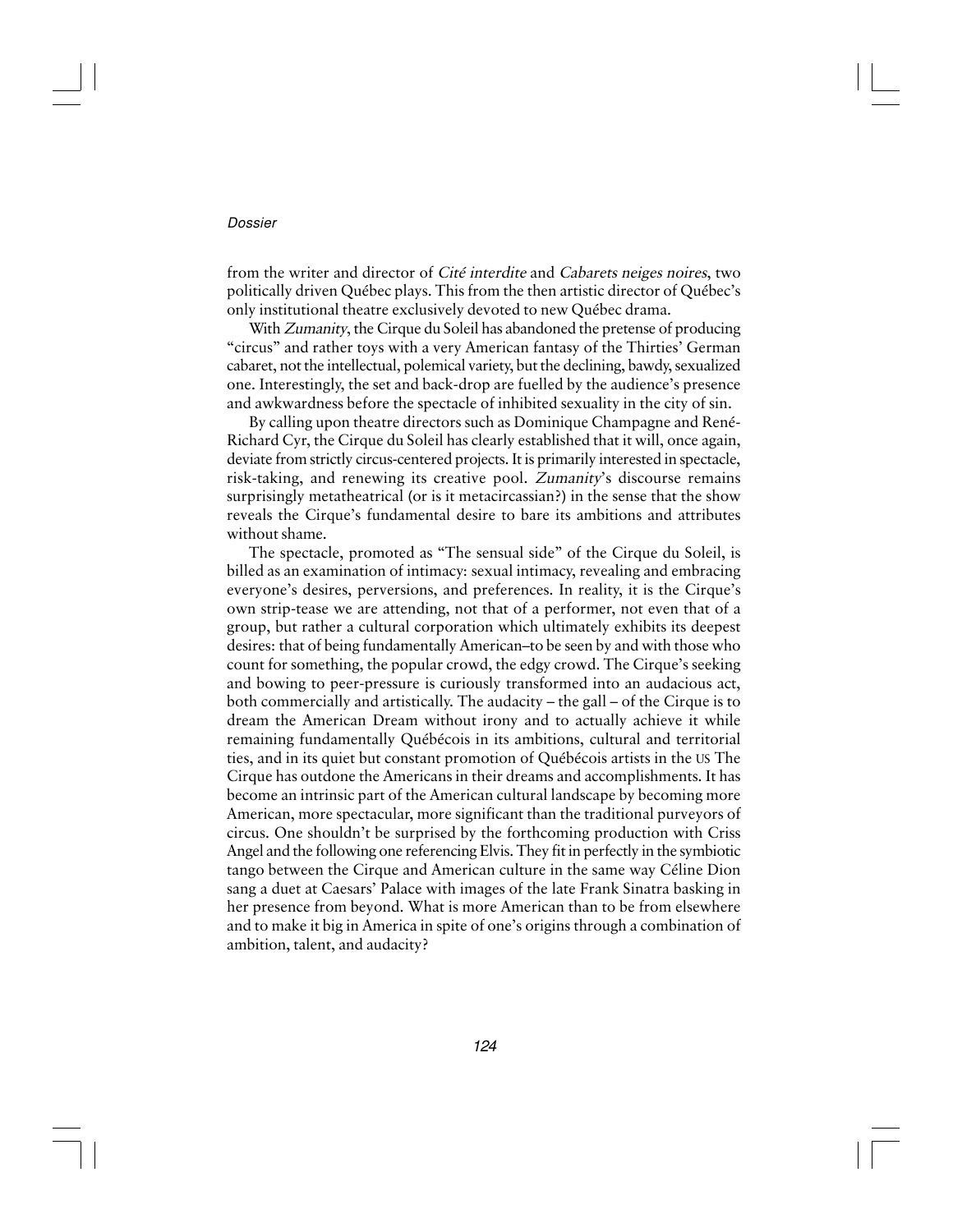### **Notes**

- 1 This article was originally presented as a paper at the McGill Institute for the Study of Canada, McGill University, Montreal, February 2008. Its title was "The Cirque du Soleil's American Dream," and it was given as part of the "Québec in Vegas" panel at the "Are We American? Canadian Culture in North America" Conference. Elements of the paper and the article have been taken from my article (2008) "Zumanity: la spectacularisation de l'intime, ou le pari impossible d'authenticité au Cirque du Soleil" published in L'Annuaire théâtral, no. 43, Summer/Fall.
- 2 Harvie, Jennifer and Erin Hurley in "States of Play: Locating Québec in the Performances of Robert Lepage, Ex Machina, and the Cirque du Soleil," 1999, p. 309… explain to what extent the Cirque du Soleil has served Québec governments, of every political allegiance, in their cultural "paradiplomacy" efforts. In spite of its status as a transnational "imagi-nation," the Cirque du Soleil remains a Québec-driven corporation (and brand) in the sense that the company originated in Québec and that its principal creators and designers tend to be Québécois. The Cirque has retained its headquarters in Montreal, in spite of the fact that its revenues are mostly from its permanent shows in the USA and from its international tours.
- 3 Franco Dragone, a Belgian director of Italian descent directed most Cirque du Soleil productions from 1989 onwards, including Le Cirque réinventé, Nouvelle experience, Saltimbanco, Alegria, Quidam, La Nouba and the Las Vegas productions of Mystère and O. He has also directed the Steve Wynn produced Rêves as a rival aquatic circus production to the Cirque's and his own O as well as Céline Dion's A New Day concert/spectacle which ran at Caesars' Palace for five years.
- <sup>4</sup> The Cirque's first Vegas show was Nouvelle Expérience in 1992-93 followed, the next year, by *Mystère* which would become their first permanent show at Treasure Island Hotel Casino.
- $5$  Zumanity was a beacon, attracting the Hollywood A-list and serious commentary alike. 60 Minutes did a feature on the show as did Entertainement Tonight. In August 2005, two years after the opening and after a series of cast changes, Zumanity was re-launched in a sense with an aggressive campaign featuring appearances on The Tonight Show with Jay Leno and a ten page pictorial of the performers in the iconic Playboy magazine in addition to an extensive interview with Cirque du Soleil founder and "Guide" Guy Laliberté.
- $^{\rm 6}$  Julie Boudreault (1996) and Ame Wilson (2002) have both written on the Cirque's communication strategies which, until Zumanity, had relied on